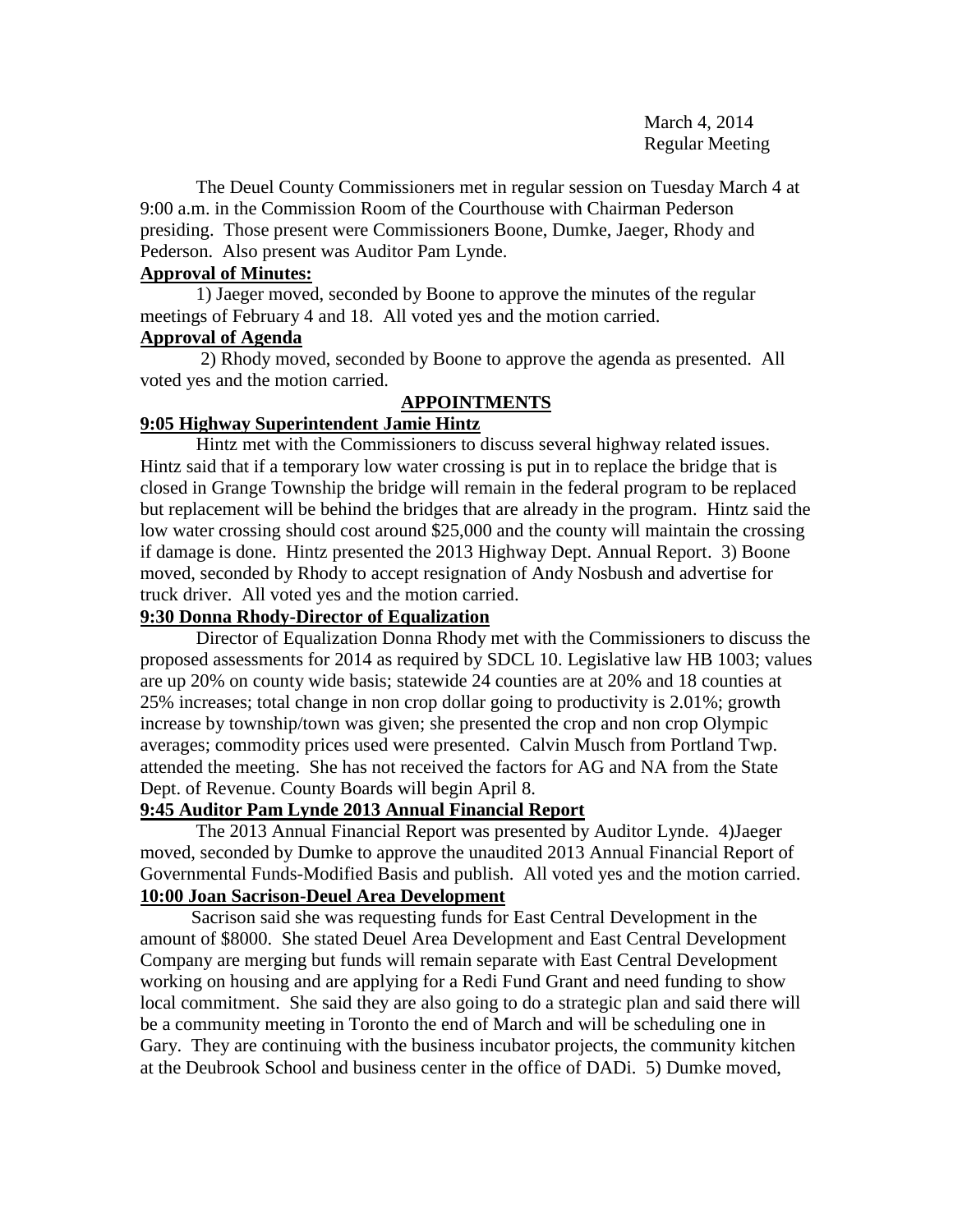seconded by Rhody to pay to ECDC budgeted funds of 8000.00. All voted yes and motion carried.

## **10:30 Randy Petrick-Emergency Management Director**

Petrick talked to the Commissioners about the siren that will be purchased with Homeland Security 2013 Funds for Lake Cochrane. He said the siren will need to remain the property of Deuel County to comply with Homeland Security Grant; he is working currently with State Game and Fish for easement and permission for install; siren will be ordered in March for spring install. Details of the monthly utility payment still need to be worked out with the Lake Cochrane Lake Association. Petrick also discussed the Mitigation plan, Recovery plan and the Hazardous Material plan. He also talked about the possible costs for MSAG updates for Scandinavia East agreement with Hendricks fire department. He said he will be doing a county wide radio inventory with the state which has to be completed by January 2015. The

CodeRed test was run last Friday and was for the most part successful; CodeRed link is on the EM page of the county web site.

## **11:00 Mark Kuca-Midstates Audio-Courtroom Sound System**

Kuca presented a quote for a speaker system in the Courtroom. He said they have been in business over 20 years with 75 % of their business being churches and schools and have done 40 courtroom systems including area counties of Codington, Brookings, Hamlin and Grant. On March 18 Audio Systems from Brookings will present a quote for a speaker system.

## **11:30 Weed Board**

Craig Magedanz and Keith Goens, members of the Weed Board, met with the Commissioners to discuss the upcoming spraying season. Magedanz said for 2014 they plan to continue spraying state highway ditches county and townships and plan to continue with spring and fall spraying. He said they felt there is a need for another spray truck with the four wheeler being used where possible. Magedanz said the plan now is to have two employees from the highway Dept. take the spray certification test in order to help with spraying. Annual Weed meeting will be held Friday March 14 at the 4-H Service Center.

#### **12:00 Executive Session**

6) Jaeger moved, seconded by Dumke to move into Executive Session to discuss a personnel matter. All voted yes and the motion carried. Chairman Pederson declared the Commission out of Executive Session at 12:15.

## **NEW BUSINESS**

#### **Approve Cash Balance Sheet**

7) Dumke moved, seconded by Rhody to approve the cash balance sheet for the month of February. All voted yes and the motion carried.

# **DEUEL COUNTY AUDITOR'S ACCOUNT WITH TREASURER**

**END OF MONTH CASH BALANCE February-14** 

CASH TOTAL 5 1,702.11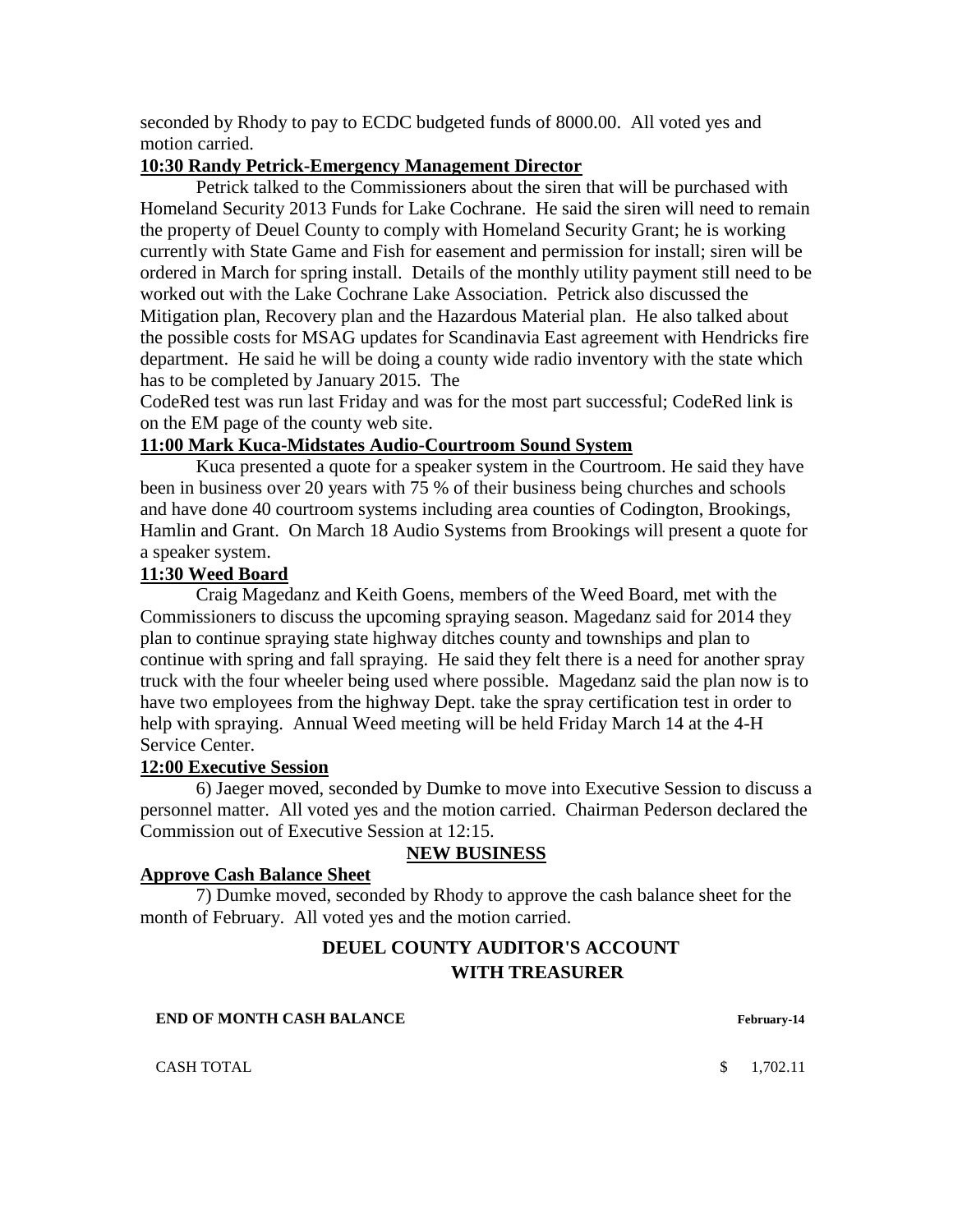| <b>CHECKS TOTAL</b>                      |                                             | \$           | 17,372.05      |
|------------------------------------------|---------------------------------------------|--------------|----------------|
| <b>CASH ITEM</b>                         |                                             |              | 12.92          |
| <b>CASH CHANGE SHERIFF</b>               |                                             |              | 50.00          |
| TOTAL CASH ASSETS ON HAND                |                                             |              | 19,137.08      |
| <b>CHECKING ACCOUNT BALANCE</b>          |                                             |              | 108,768.44     |
| MM DNB NATIONAL BANK                     |                                             | \$           | 4,050.52       |
| PREMIUM MM FIRST BANK & TRUST OF TORONTO |                                             |              | \$3,177,789.69 |
| <b>CREDIT CARDS</b>                      |                                             | $\mathbb{S}$ | 396.67         |
| CD'S<br>\$250,000                        | <b>DNB</b><br><b>FIRST BANK &amp; TRUST</b> | \$           | 250,000.00     |
| <b>REVOLVING LOAN</b>                    |                                             | \$           | 72,198.53      |
| <b>GRAND TOTAL CASH ASSETS</b>           |                                             |              | \$3,632,340.93 |

| <b>GL CASH BALANCE BY FUNDS:</b> |             |            |             |  |                |
|----------------------------------|-------------|------------|-------------|--|----------------|
| <b>GENERAL</b>                   |             |            |             |  | \$1,103,041.22 |
| <b>SP REVENUE FUNDS</b>          |             |            |             |  | \$2,289,643.07 |
| TRUST & AGENCY FUNDS             |             |            |             |  | 239,656.64     |
| townships                        | \$38,994.36 | Cities     | \$21,883.42 |  |                |
| schools                          | \$79,962.52 | rural fire | \$1,257.40  |  |                |
|                                  |             |            |             |  |                |

## **TOTAL GENERAL LEDGER CASH \$ 3,632,340.93 Furniture Treasurer's Office, Travel, Memorandum of Understanding**

 8) Jaeger moved, seconded by Rhody to table travel voucher until the next meeting. All voted yes and motion carried. 9) Dumke moved, seconded by Jaeger to approve following travel requests. All voted yes and the motion carried. Coroner to attend mandatory training in Rapid City in May and State's Attorney to attend training in Deadwood in April.

 9) Jaeger moved, seconded by Dumke to approve quote of Office Peeps for computer table in the amount of \$1185.70 for Treasurer's Office. All voted yes and motion carried.

 10) Rhody moved, seconded by Boone to approve and sign the Memorandum of Understanding with SDSU Extension for support of a part time (50%) 4-H Advisor for Deuel County. All voted yes and the motion carried.